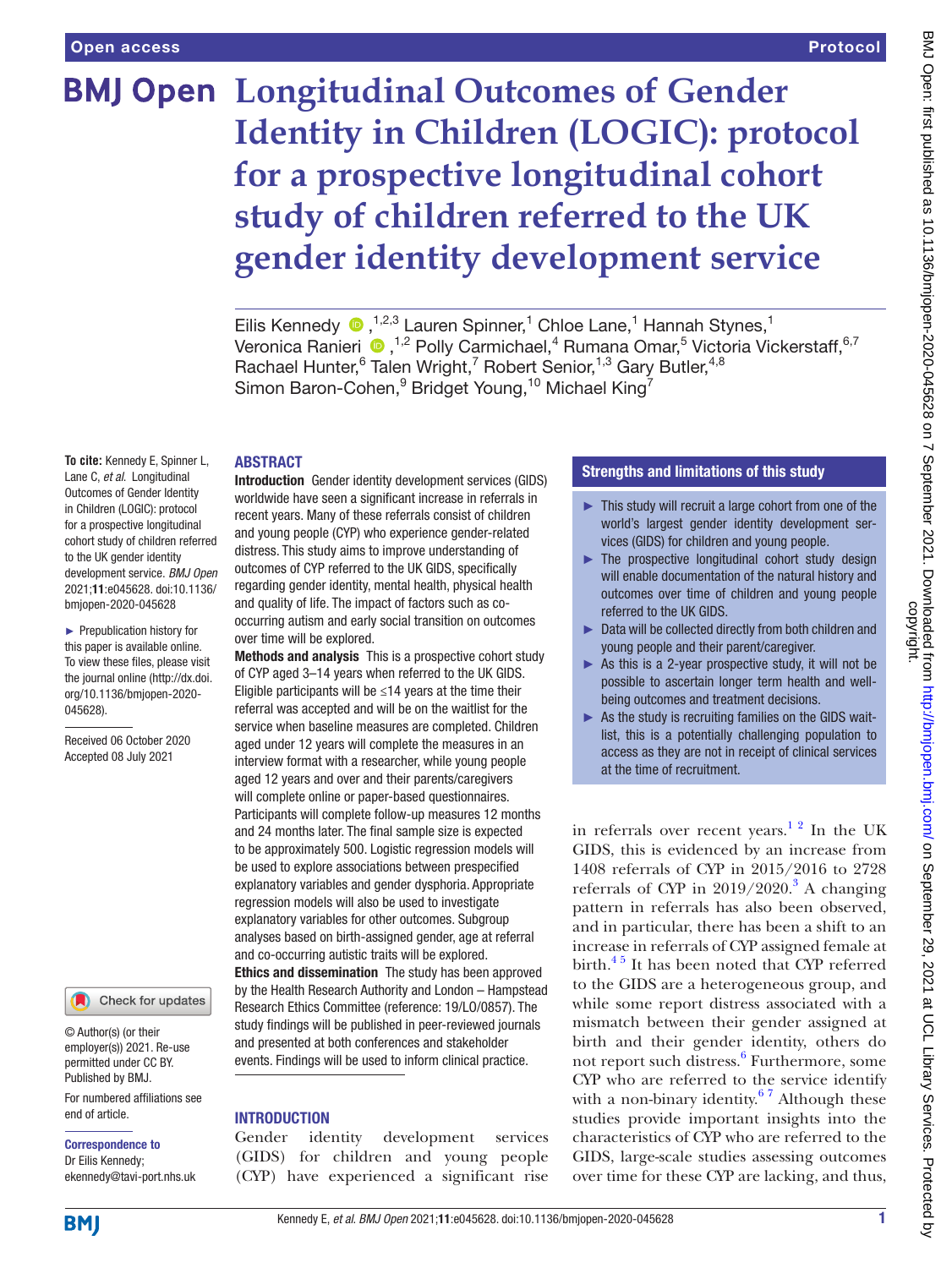longitudinal research is needed to further inform clinical practice.

Findings from a number of studies indicate that CYP referred to gender services often experience mental health difficulties, such as depression and anxiety, with prevalence tending to increase with age. $8-10$  High rates of self-harm and suicidality are also common.<sup>10-12</sup> Furthermore, co-occurring gender dysphoria and autism have been reported for some CYP who are referred to gender services.<sup>[13 14](#page-6-6)</sup> As co-occurring conditions are frequently reported for gender diverse CYP, it is important to explore the extent to which these impact longer term outcomes and to consider how clinical services can best support the needs of these CYP.

An increasing number of younger children who have already socially transitioned (ie, changed clothing, hairstyle, first name and pronouns to reflect their gender identity) at the time of referral to gender services has been reported.<sup>15</sup> Recent research has suggested that this early social transition can have desirable outcomes for CYP, particularly in relation to a reduction in mental health difficulties.<sup>16 17</sup> However, the longer term impacts of early social transition in childhood have not yet been determined.[18 19](#page-7-0) Thus, prospective longitudinal research is needed to investigate outcomes in relation to early social transition, particularly in prepubertal children.<sup>20</sup>

Current NHS intervention for CYP experiencing gender dysphoria is aimed at alleviating dysphoric feelings, improving well-being and supporting CYP and their families to make informed decisions about treatment and the meaning of gender identity within their own lives and contexts.<sup>6</sup> However, the evidence on which current treatment protocols are based is widely acknowledged to be limited, and predictors of individual gender and psychosexual developmental pathways are not clear.<sup>18</sup> It can therefore be difficult to know which CYP referred to GIDS are more likely to access medical treatment (hormone blockers to suppress puberty or cross sex hormones). In addition, factors that may be associated with the likelihood of receiving such treatment and the physical and psychological impacts of receiving this treatment have not yet been fully ascertained. $^{21}$  Identifying these factors should provide much needed evidence to inform the care of gender diverse CYP attending services.

There is also limited research on the direct healthcare costs and indirect wider societal costs for CYP referred to gender services and this information is important for policy makers and service providers to consider when planning services. In the context of a finite health budget, reporting this information alongside health and quality of life gains provides information on the potential value for money of gender services and how they might best be configured for maximum benefit to the healthcare service and wider society.

In summary, this study aims to improve understanding of the outcomes of CYP referred to the UK GIDS, specifically regarding gender identity, mental health, physical health and quality of life. The impact of factors such

as co-occurring autism and early social transition on outcomes over time will be explored. The UK GIDS is one of the largest specialist gender services for CYP in the world and is therefore an ideal service from which to recruit. This is the first longitudinal study to assess outcomes of CYP referred to gender services in the UK and is novel in terms of recruiting families who are on the waitlist for the GIDS at baseline, the inclusion of a cohort of CYP who were ≤14 years at the time of referral and the commitment to follow-up over time, regardless of whether families actually attend the service.

#### Aims

This study aims to investigate the outcomes of CYP referred to the UK GIDS and the factors that are associated with these outcomes. Specifically, the study aims to establish: (1) the proportion of CYP who experience ongoing gender dysphoria and access medical treatment; (2) factors that are associated with ongoing gender dysphoria and treatment choice; and (3) how (A) medical treatment, (B) social transition and (C) co-occurring autism impact physical health, well-being, quality of life, peer and family relationships and cost to the National Health Service (NHS) and other public services.

### METHODS AND ANALYSIS Study design

A prospective longitudinal cohort study examining the outcomes of CYP referred to the UK GIDS. This study forms part of a wider programme of research investigating Longitudinal Outcomes of Gender Identity in Children (the LOGIC study). $^{22}$  This programme of research uses a mixed methods approach, incorporating both quantitative and qualitative longitudinal studies to investigate the experiences, outcomes and well-being of families referred to the UK GIDS. Please see the LOGIC-Q protocol for details on the longitudinal qualitative study, which involves semistructured interviews with a purposively sampled subset of up to 40 families who have completed the quantitative assessments (McKay *et al*, under review).

### Study setting

The study is based at the Tavistock & Portman NHS Foundation Trust and is recruiting participants from the GIDS waitlist. The GIDS is a nationally commissioned service covering England, Wales, Northern Ireland and in part, Scotland and the Republic of Ireland, through a series of outreach clinics and main hubs in London and Leeds. The study start date was July 2019, and the anticipated end date is May 2023.

### Participants and eligibility

Participants will consist of CYP aged 3–14 years at the time their referral to the GIDS was accepted and their parent/ caregiver. Referrals can be made by Child and Adolescent Mental Health Services, or from other health, social care or educational professionals, including GPs. The service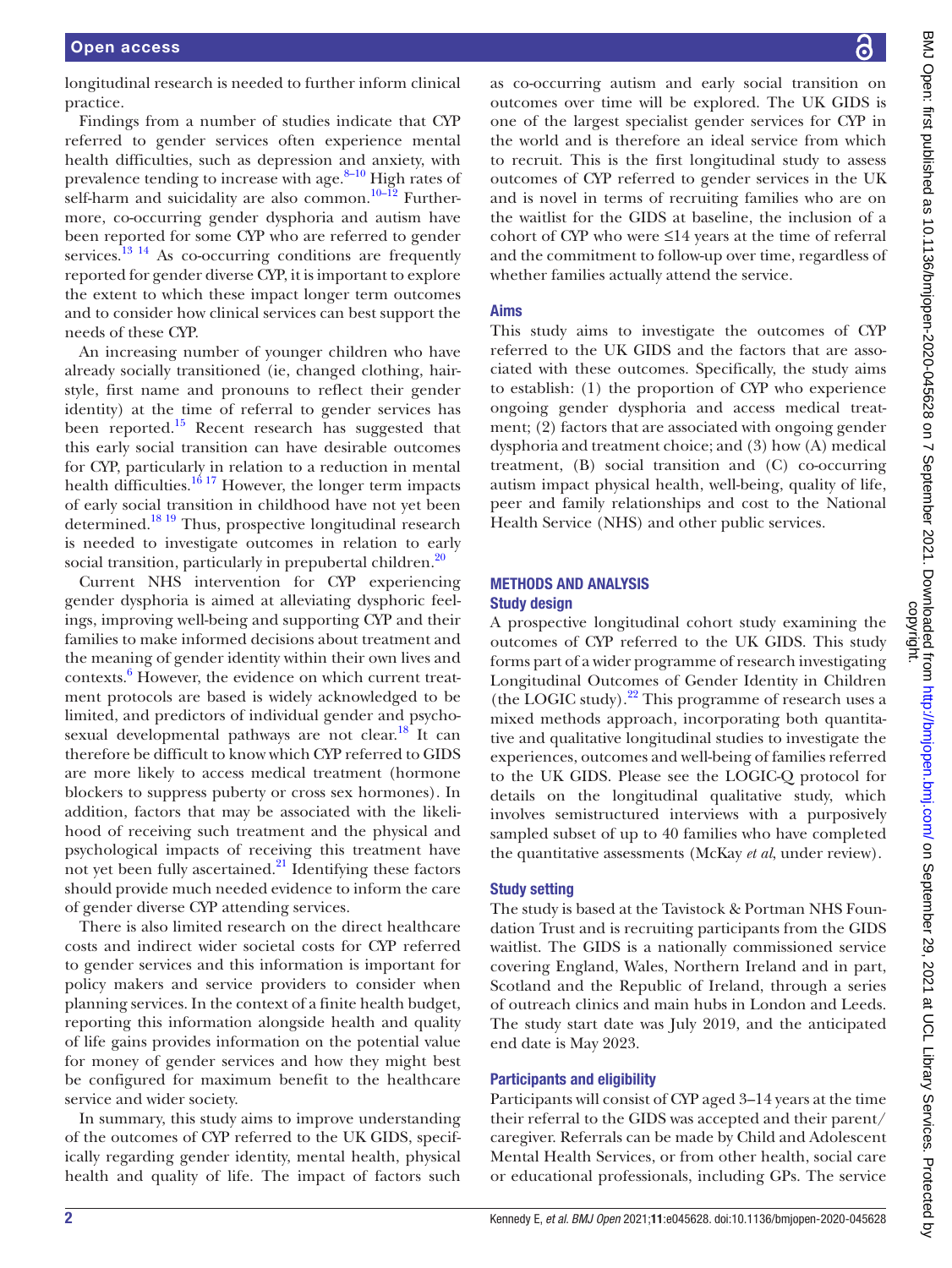such as this will only be made with the parent/caregiver's consent. Participants will be informed that they have the right to withdraw from the study at any time, without providing a reason and without any impact on their access to care or their care pathway. Data collection and measures Data will be collected from both the CYP and their parent/ caregiver. However, in some circumstances (eg, CYP does not wish to participate), data may only be collected from a parent/caregiver. Depending on the age of the CYP and participant preference, assessments will be carried out either in a face-to-face, video call or telephone interview format with a research assistant (this method will primarily be used with children <12 years and/or those with neurodevelopmental conditions) or via a self-report questionnaire in a paper or electronic format (via Qualtrics, an online survey platform). It is anticipated that the majority of participants aged ≥12 years and their parent/ caregiver will complete the questionnaires online via the Qualtrics survey platform. In the event that a participant becomes distressed or discloses a risk/safeguarding concern during an assessment, the researchers will adhere to the study risk protocol. Questionnaires and assessments will include measures

of: gender dysphoria and gender identity; social transition; mental health and well-being; autistic traits; selfevaluation of puberty stage, height and weight; quality of life; peer and family relationships; sociocultural and demographic factors; and healthcare and societal costs. Measures will be completed at baseline and 1-year and 2-year follow-up periods. For a detailed list of measures, please see [table](#page-3-0) 1.

For participants who are referred to and attend an endocrinology clinic at University College London Hospitals NHS Foundation Trust or Leeds Teaching Hospitals NHS Trust, access to routinely collected clinical measurements of body composition, bone density and age and blood test values will be requested. Participants will be given the option to consent to the research team accessing this information, and therefore, requests will only be made for participants who provide consent. Clinicians and/ or endocrinologists will not know who is taking part in the study or for which participants this information is requested. These data will be collected by a member of the LOGIC research team with assistance from a research nurse at each site. As per current NHS treatment protocols, those receiving medical treatment with hormone blockers (gonadotropin-releasing hormone agonists (GnRHa)) and/or cross-sex hormones will be monitored for changes in blood count, renal and liver function, skeletal maturity and bone density and Tanner pubertal staging. These data will allow adult height predictions to be tracked and clinical measurements of body proportions, height, spinal height, shoulder and hip widths and body composition by bioelectrical impedance to be taken. For a list of these clinic derived variables, please see [table](#page-4-0) 2.

does not accept self-referrals from CYP or their families. In order for the referral to be accepted, the referral must indicate that the CYP is experiencing concerns or distress around their gender identity. Inclusion criteria for CYP are: had a referral to the GIDS accepted; awaiting first appointment with the service when baseline measures are completed; speak English; live in the UK or the Republic of Ireland. Families will still be eligible to participate in the study even if, after referral, they no longer wish to remain on the waitlist for an appointment with the GIDS. Exclusion criteria for CYP are: aged >14 years at the time their referral to the GIDS was accepted; already attended an appointment at the GIDS before baseline measures are completed; do not provide assent to take part; and do not have parent/caregiver consent. Parents/caregivers of eligible CYP will be asked to provide informed consent in order to participate and must also be proficient in English and live within the UK or the Republic of Ireland.

# Recruitment and consent

Potential participants will be identified from referrals received by the GIDS, and recruitment will consist of a three-step process. Potential participants (CYP and their families) will receive a study invitation letter informing them of the study and inviting them to take part. At least three working days after the letter is sent, the family will be contacted by telephone by a member of the GIDS administrative team. The purpose of this telephone call is to highlight the study to potential participants and seek their consent to pass their contact details to the LOGIC research team. If potential participants agree for their contact details to be passed on, a researcher from the LOGIC research team will then contact them directly and provide them with information sheets, including an age-appropriate version for the CYP. Families will have the opportunity to discuss the study with the researcher, and if they are happy to participate, arrangements will be made for completion of the baseline measures.

Informed consent will be requested from all parents/ caregivers at baseline prior to completion of the assessment measures. All CYP will be asked to assent at baseline and follow-up time points. Consent will be requested and recorded on either a paper or online consent form, depending on how the measures are completed. Participants will be informed that their decision to participate in the study (or not) will have no impact on their access to care, their position on the referral waiting list or their future care pathway. Any clinical care team that the participant may go on to have will not know that the individual is taking part in the study unless they choose to share that information with them. Participation in the study will not be routinely documented on the participant's medical record. The only exception to this is if risk is identified for the child or young person, in which case the research team will follow a risk protocol that may result in a referral to the GIDS enquiries line to initiate support for the family. This information would be documented on the individual's medical record, but referrals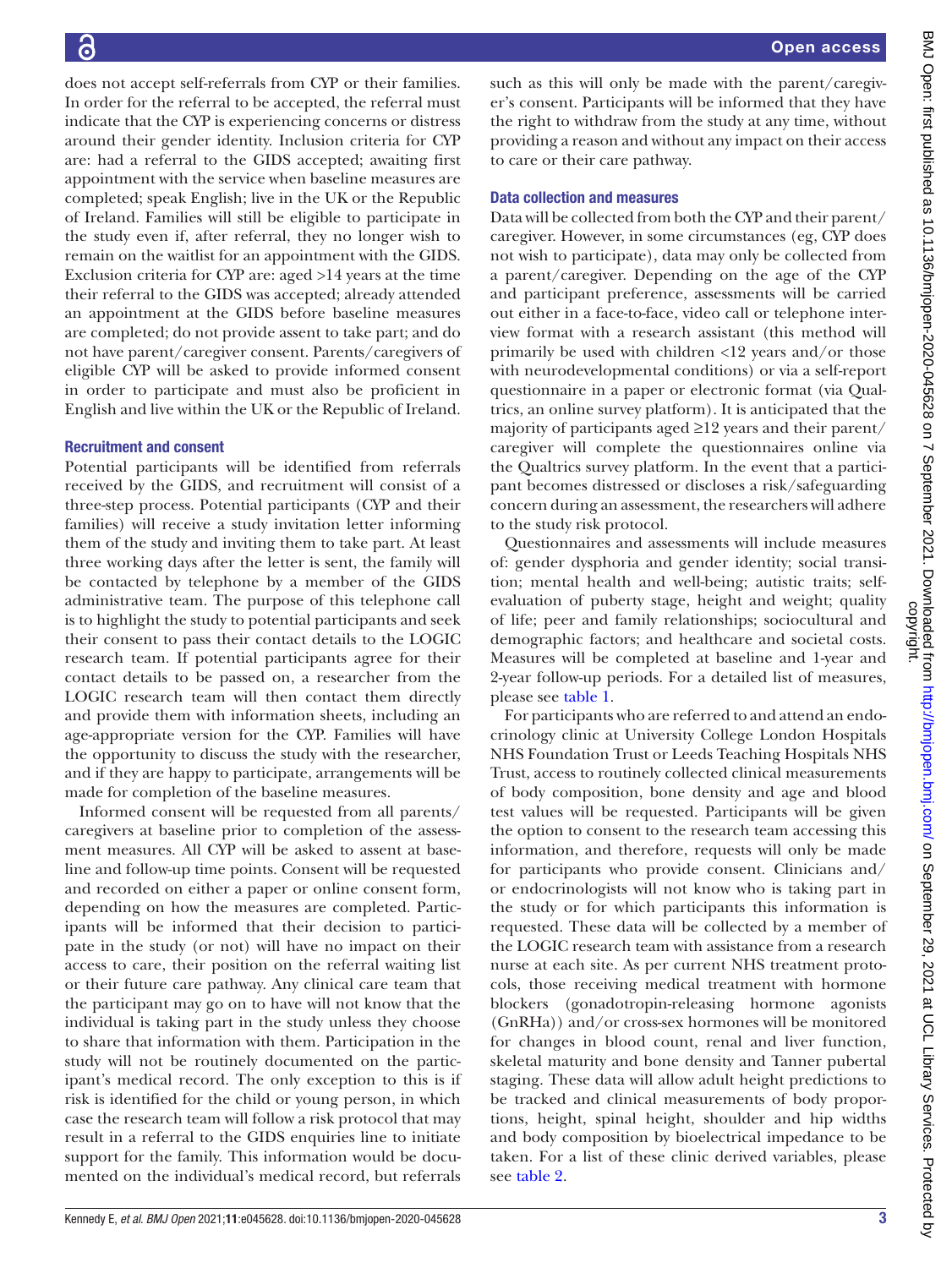# <span id="page-3-0"></span>Open access

| Informant/<br>12 months 24 months<br>Data collected<br><b>Baseline</b><br>source<br>Caregiver: age, gender, education, occupation,<br>P<br>$\times$<br>$\times$<br>$\times$<br>sexual orientation, ethnicity and relationship to<br>child.<br>CYP: age, sex assigned at birth, ethnicity, age at<br>referral and background to referral.<br>P<br>DSM-5 criteria for gender dysphoria in child;<br>$\boldsymbol{\times}$<br>$\times$<br>$\pmb{\times}$<br>family experiences of child's gender identity;<br>gender expression and social transition; and<br>body image and body distress.<br>$\mathsf C$<br>Verbal identification with experienced gender;<br>$\times$<br>$\times$<br>$\times$<br>gender expression and social transition; age<br>first realised and expressed gender identity; and<br>body image and distress.<br>YP<br>DSM-5 criteria for gender dysphoria; distress<br>$\times$<br>$\times$<br>$\boldsymbol{\times}$<br>around gender identity; gender expression and<br>social transition; body image and body distress;<br>and sexual orientation.<br>C<br>Perceived similarity to own-gender and other-<br>$\times$<br>$\times$<br>$\times$<br>gender peers.<br>YP<br>Verbal identification with expressed gender;<br>$\times$<br>$\times$<br>$\times$<br>gender fluidity; gender expression; age first<br>realised and expressed gender identity.<br>YP<br>Severity of gender dysphoria.<br>$\times$<br>×<br>$\times$<br>YP<br>Internalised transphobia and stigma.<br>$\pmb{\times}$<br>$\boldsymbol{\times}$<br>$\boldsymbol{\mathsf{x}}$<br>Emotional reactivity; anxious/depressed;<br>P<br>$\boldsymbol{\times}$<br>$\times$<br>$\boldsymbol{\times}$<br>somatic complaints; withdrawn; sleep problems;<br>attention problems; and aggressive behaviour.<br>Autistic traits in child or adolescent.<br>Ρ<br>$\times$<br>$\times$<br>$\times$<br>P and YP<br>Emotional symptoms; conduct problems;<br>$\times$<br>$\boldsymbol{\times}$<br>$\boldsymbol{\times}$<br>hyperactivity/inattention; peer relationship<br>problems; and prosocial behaviour.<br>YP<br>Anxious-depressed; withdrawn/depressed;<br>$\times$<br>$\times$<br>$\times$<br>somatic complaints; social problems; thought<br>problems; attention problems; rule-breaking<br>behaviour; and aggressive behaviour.<br>YP<br>Depressive symptoms in child or adolescent.<br>$\boldsymbol{\times}$<br>$\times$<br>$\boldsymbol{\times}$<br>YP<br>Mental well-being.<br>$\times$<br>$\times$<br>$\times$<br>Brief screener for resilience processes in the<br>C and YP<br>$\pmb{\times}$<br>$\boldsymbol{\times}$<br>$\boldsymbol{\times}$<br>lives of children and adolescents.<br>P<br>All-cause uses of hospital, community-based<br>$\times$<br>$\pmb{\times}$<br>$\boldsymbol{\times}$<br>and private health and social care services. | Table 1                            | Summary of assessment measures to be completed at each time point |  |           |
|------------------------------------------------------------------------------------------------------------------------------------------------------------------------------------------------------------------------------------------------------------------------------------------------------------------------------------------------------------------------------------------------------------------------------------------------------------------------------------------------------------------------------------------------------------------------------------------------------------------------------------------------------------------------------------------------------------------------------------------------------------------------------------------------------------------------------------------------------------------------------------------------------------------------------------------------------------------------------------------------------------------------------------------------------------------------------------------------------------------------------------------------------------------------------------------------------------------------------------------------------------------------------------------------------------------------------------------------------------------------------------------------------------------------------------------------------------------------------------------------------------------------------------------------------------------------------------------------------------------------------------------------------------------------------------------------------------------------------------------------------------------------------------------------------------------------------------------------------------------------------------------------------------------------------------------------------------------------------------------------------------------------------------------------------------------------------------------------------------------------------------------------------------------------------------------------------------------------------------------------------------------------------------------------------------------------------------------------------------------------------------------------------------------------------------------------------------------------------------------------------------------------------------------------------------------------------------------------------------------------------------------------------------------------------------------------------------------------------------------------------------------------------------------------------------------------------------|------------------------------------|-------------------------------------------------------------------|--|-----------|
|                                                                                                                                                                                                                                                                                                                                                                                                                                                                                                                                                                                                                                                                                                                                                                                                                                                                                                                                                                                                                                                                                                                                                                                                                                                                                                                                                                                                                                                                                                                                                                                                                                                                                                                                                                                                                                                                                                                                                                                                                                                                                                                                                                                                                                                                                                                                                                                                                                                                                                                                                                                                                                                                                                                                                                                                                                    | <b>Measure</b>                     |                                                                   |  |           |
| <b>Gender identity</b><br><b>Parent Questionnaire</b>                                                                                                                                                                                                                                                                                                                                                                                                                                                                                                                                                                                                                                                                                                                                                                                                                                                                                                                                                                                                                                                                                                                                                                                                                                                                                                                                                                                                                                                                                                                                                                                                                                                                                                                                                                                                                                                                                                                                                                                                                                                                                                                                                                                                                                                                                                                                                                                                                                                                                                                                                                                                                                                                                                                                                                              | Demographics/<br>background        |                                                                   |  |           |
|                                                                                                                                                                                                                                                                                                                                                                                                                                                                                                                                                                                                                                                                                                                                                                                                                                                                                                                                                                                                                                                                                                                                                                                                                                                                                                                                                                                                                                                                                                                                                                                                                                                                                                                                                                                                                                                                                                                                                                                                                                                                                                                                                                                                                                                                                                                                                                                                                                                                                                                                                                                                                                                                                                                                                                                                                                    |                                    |                                                                   |  |           |
|                                                                                                                                                                                                                                                                                                                                                                                                                                                                                                                                                                                                                                                                                                                                                                                                                                                                                                                                                                                                                                                                                                                                                                                                                                                                                                                                                                                                                                                                                                                                                                                                                                                                                                                                                                                                                                                                                                                                                                                                                                                                                                                                                                                                                                                                                                                                                                                                                                                                                                                                                                                                                                                                                                                                                                                                                                    |                                    |                                                                   |  |           |
| <b>Young Person</b><br>Questionnaire                                                                                                                                                                                                                                                                                                                                                                                                                                                                                                                                                                                                                                                                                                                                                                                                                                                                                                                                                                                                                                                                                                                                                                                                                                                                                                                                                                                                                                                                                                                                                                                                                                                                                                                                                                                                                                                                                                                                                                                                                                                                                                                                                                                                                                                                                                                                                                                                                                                                                                                                                                                                                                                                                                                                                                                               | Child Semi-Structured<br>Interview |                                                                   |  |           |
| <b>Gender Similarity</b><br>Task <sup>28</sup><br><b>Gender Diversity</b><br>Questionnaire<br><b>Utrecht Gender</b><br>Dysphoria Scale <sup>29</sup><br><b>Gender Identity Self</b><br>Stigma Scale <sup>30</sup><br><b>CYP functioning</b><br><b>Child Behaviour</b>                                                                                                                                                                                                                                                                                                                                                                                                                                                                                                                                                                                                                                                                                                                                                                                                                                                                                                                                                                                                                                                                                                                                                                                                                                                                                                                                                                                                                                                                                                                                                                                                                                                                                                                                                                                                                                                                                                                                                                                                                                                                                                                                                                                                                                                                                                                                                                                                                                                                                                                                                              |                                    |                                                                   |  |           |
|                                                                                                                                                                                                                                                                                                                                                                                                                                                                                                                                                                                                                                                                                                                                                                                                                                                                                                                                                                                                                                                                                                                                                                                                                                                                                                                                                                                                                                                                                                                                                                                                                                                                                                                                                                                                                                                                                                                                                                                                                                                                                                                                                                                                                                                                                                                                                                                                                                                                                                                                                                                                                                                                                                                                                                                                                                    |                                    |                                                                   |  |           |
|                                                                                                                                                                                                                                                                                                                                                                                                                                                                                                                                                                                                                                                                                                                                                                                                                                                                                                                                                                                                                                                                                                                                                                                                                                                                                                                                                                                                                                                                                                                                                                                                                                                                                                                                                                                                                                                                                                                                                                                                                                                                                                                                                                                                                                                                                                                                                                                                                                                                                                                                                                                                                                                                                                                                                                                                                                    |                                    |                                                                   |  |           |
|                                                                                                                                                                                                                                                                                                                                                                                                                                                                                                                                                                                                                                                                                                                                                                                                                                                                                                                                                                                                                                                                                                                                                                                                                                                                                                                                                                                                                                                                                                                                                                                                                                                                                                                                                                                                                                                                                                                                                                                                                                                                                                                                                                                                                                                                                                                                                                                                                                                                                                                                                                                                                                                                                                                                                                                                                                    |                                    |                                                                   |  |           |
|                                                                                                                                                                                                                                                                                                                                                                                                                                                                                                                                                                                                                                                                                                                                                                                                                                                                                                                                                                                                                                                                                                                                                                                                                                                                                                                                                                                                                                                                                                                                                                                                                                                                                                                                                                                                                                                                                                                                                                                                                                                                                                                                                                                                                                                                                                                                                                                                                                                                                                                                                                                                                                                                                                                                                                                                                                    |                                    |                                                                   |  |           |
| Checklist <sup>31</sup><br>Autism Quotient <sup>32</sup><br>Strengths and<br><b>Difficulties</b><br>Questionnaire <sup>33</sup><br>Youth Self Report <sup>31</sup><br><b>Moods and Feelings</b><br>Questionnaire <sup>34</sup><br>Warwick-Edinburgh<br>Mental Well-being<br>Scale <sup>35</sup><br><b>Child and Youth</b><br>Resilience Measure <sup>36</sup><br><b>Healthcare resource</b><br>use<br><b>Child &amp; Adolescent</b><br><b>Service Use</b><br>Schedule <sup>37</sup><br><b>Quality of life</b>                                                                                                                                                                                                                                                                                                                                                                                                                                                                                                                                                                                                                                                                                                                                                                                                                                                                                                                                                                                                                                                                                                                                                                                                                                                                                                                                                                                                                                                                                                                                                                                                                                                                                                                                                                                                                                                                                                                                                                                                                                                                                                                                                                                                                                                                                                                      |                                    |                                                                   |  |           |
|                                                                                                                                                                                                                                                                                                                                                                                                                                                                                                                                                                                                                                                                                                                                                                                                                                                                                                                                                                                                                                                                                                                                                                                                                                                                                                                                                                                                                                                                                                                                                                                                                                                                                                                                                                                                                                                                                                                                                                                                                                                                                                                                                                                                                                                                                                                                                                                                                                                                                                                                                                                                                                                                                                                                                                                                                                    |                                    |                                                                   |  |           |
|                                                                                                                                                                                                                                                                                                                                                                                                                                                                                                                                                                                                                                                                                                                                                                                                                                                                                                                                                                                                                                                                                                                                                                                                                                                                                                                                                                                                                                                                                                                                                                                                                                                                                                                                                                                                                                                                                                                                                                                                                                                                                                                                                                                                                                                                                                                                                                                                                                                                                                                                                                                                                                                                                                                                                                                                                                    |                                    |                                                                   |  |           |
|                                                                                                                                                                                                                                                                                                                                                                                                                                                                                                                                                                                                                                                                                                                                                                                                                                                                                                                                                                                                                                                                                                                                                                                                                                                                                                                                                                                                                                                                                                                                                                                                                                                                                                                                                                                                                                                                                                                                                                                                                                                                                                                                                                                                                                                                                                                                                                                                                                                                                                                                                                                                                                                                                                                                                                                                                                    |                                    |                                                                   |  |           |
|                                                                                                                                                                                                                                                                                                                                                                                                                                                                                                                                                                                                                                                                                                                                                                                                                                                                                                                                                                                                                                                                                                                                                                                                                                                                                                                                                                                                                                                                                                                                                                                                                                                                                                                                                                                                                                                                                                                                                                                                                                                                                                                                                                                                                                                                                                                                                                                                                                                                                                                                                                                                                                                                                                                                                                                                                                    |                                    |                                                                   |  |           |
|                                                                                                                                                                                                                                                                                                                                                                                                                                                                                                                                                                                                                                                                                                                                                                                                                                                                                                                                                                                                                                                                                                                                                                                                                                                                                                                                                                                                                                                                                                                                                                                                                                                                                                                                                                                                                                                                                                                                                                                                                                                                                                                                                                                                                                                                                                                                                                                                                                                                                                                                                                                                                                                                                                                                                                                                                                    |                                    |                                                                   |  |           |
|                                                                                                                                                                                                                                                                                                                                                                                                                                                                                                                                                                                                                                                                                                                                                                                                                                                                                                                                                                                                                                                                                                                                                                                                                                                                                                                                                                                                                                                                                                                                                                                                                                                                                                                                                                                                                                                                                                                                                                                                                                                                                                                                                                                                                                                                                                                                                                                                                                                                                                                                                                                                                                                                                                                                                                                                                                    |                                    |                                                                   |  |           |
|                                                                                                                                                                                                                                                                                                                                                                                                                                                                                                                                                                                                                                                                                                                                                                                                                                                                                                                                                                                                                                                                                                                                                                                                                                                                                                                                                                                                                                                                                                                                                                                                                                                                                                                                                                                                                                                                                                                                                                                                                                                                                                                                                                                                                                                                                                                                                                                                                                                                                                                                                                                                                                                                                                                                                                                                                                    |                                    |                                                                   |  |           |
|                                                                                                                                                                                                                                                                                                                                                                                                                                                                                                                                                                                                                                                                                                                                                                                                                                                                                                                                                                                                                                                                                                                                                                                                                                                                                                                                                                                                                                                                                                                                                                                                                                                                                                                                                                                                                                                                                                                                                                                                                                                                                                                                                                                                                                                                                                                                                                                                                                                                                                                                                                                                                                                                                                                                                                                                                                    |                                    |                                                                   |  |           |
|                                                                                                                                                                                                                                                                                                                                                                                                                                                                                                                                                                                                                                                                                                                                                                                                                                                                                                                                                                                                                                                                                                                                                                                                                                                                                                                                                                                                                                                                                                                                                                                                                                                                                                                                                                                                                                                                                                                                                                                                                                                                                                                                                                                                                                                                                                                                                                                                                                                                                                                                                                                                                                                                                                                                                                                                                                    |                                    |                                                                   |  |           |
|                                                                                                                                                                                                                                                                                                                                                                                                                                                                                                                                                                                                                                                                                                                                                                                                                                                                                                                                                                                                                                                                                                                                                                                                                                                                                                                                                                                                                                                                                                                                                                                                                                                                                                                                                                                                                                                                                                                                                                                                                                                                                                                                                                                                                                                                                                                                                                                                                                                                                                                                                                                                                                                                                                                                                                                                                                    |                                    |                                                                   |  | Continued |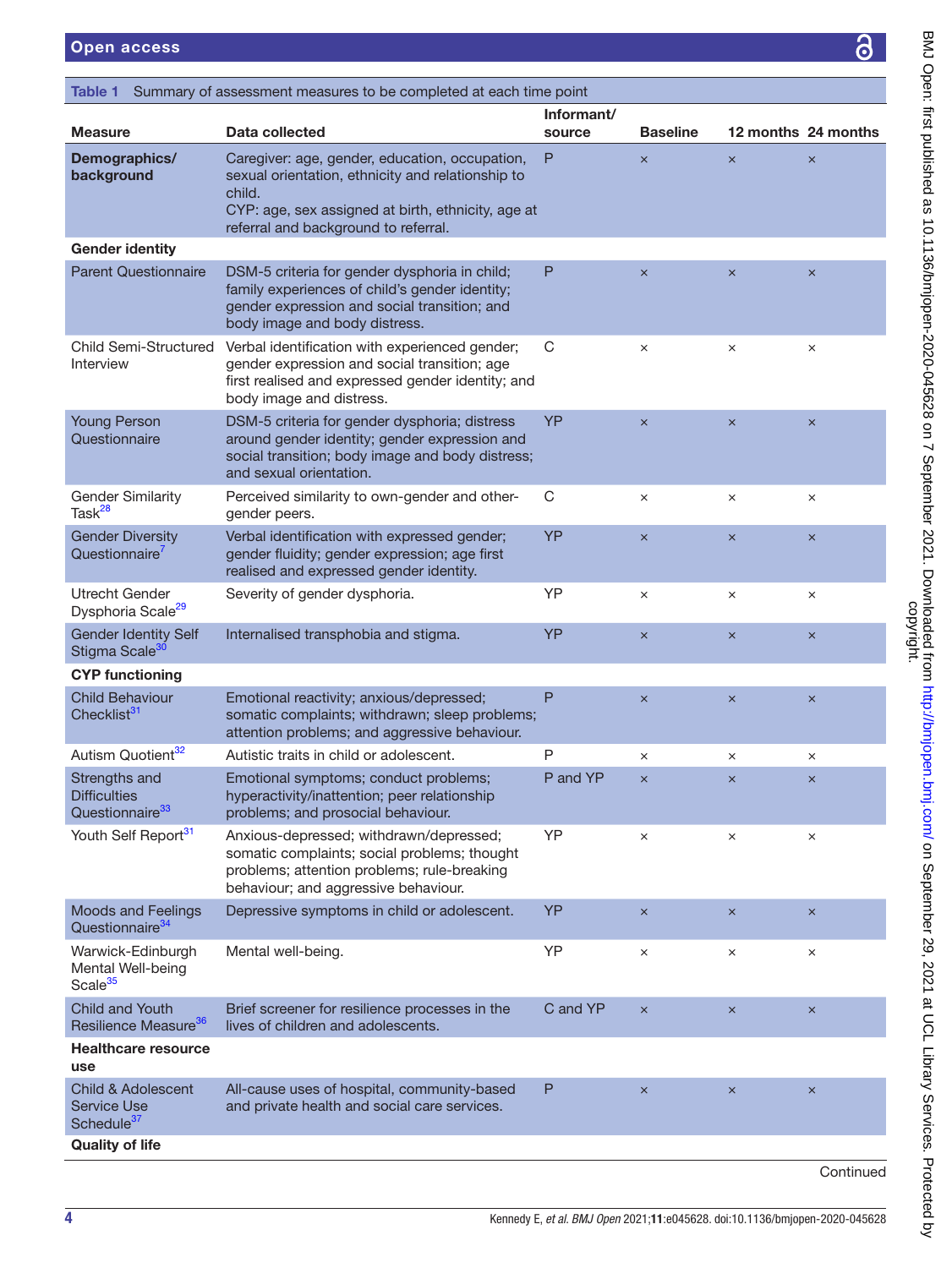| Continued<br>Table 1                               |                                                                                                                                                                                                                                                 |                      |                 |          |                     |
|----------------------------------------------------|-------------------------------------------------------------------------------------------------------------------------------------------------------------------------------------------------------------------------------------------------|----------------------|-----------------|----------|---------------------|
| <b>Measure</b>                                     | Data collected                                                                                                                                                                                                                                  | Informant/<br>source | <b>Baseline</b> |          | 12 months 24 months |
| Kidscreen-52 <sup>38</sup>                         | Physical well-being, psychological well-<br>being, moods and emotions, self-perception,<br>autonomy, parent relations and home life, social<br>support and peers, school environment, social<br>acceptance (bullying), and financial resources. | P or C, YP           | $\times$        | $\times$ | $\times$            |
| Child Health Utility 9<br>Dimensions <sup>39</sup> | Paediatric health-related quality of life for use in P or C, YP<br>economic evaluation (quality adjusted life years).                                                                                                                           |                      | $\times$        | $\times$ | $\times$            |
| <b>Physical measures</b>                           |                                                                                                                                                                                                                                                 |                      |                 |          |                     |
| Parental height                                    | Height in centimetres.                                                                                                                                                                                                                          | P                    | $\times$        |          |                     |
| CYP pubertal<br>development                        | Tanner stage.                                                                                                                                                                                                                                   | P and YP             | $\times$        | $\times$ | $\times$            |
| CYP height, weight,<br>BMI                         | Height in centimetres; weight in kilograms.                                                                                                                                                                                                     | P and YP             | $\times$        | $\times$ | $\times$            |

Child (C) ages for data collection are 3–11 years. Young people (YP) ages for data collection are ≥12 years. Parental (P) proxy measures are available for children (aged <8 years) not able to self-complete quality of life instruments. BMI, body mass index; CYP, children and young people.

<span id="page-4-0"></span>

|  |  | Table 2 Endocrinology clinic derived measurements for young people receiving medical treatment |  |
|--|--|------------------------------------------------------------------------------------------------|--|
|--|--|------------------------------------------------------------------------------------------------|--|

|                                                                           |                                            |                    | Follow-up (FU)<br>3-6 months on | Follow-up (FU) 12<br>months on GnRHa<br>(monitoring cycle |  |
|---------------------------------------------------------------------------|--------------------------------------------|--------------------|---------------------------------|-----------------------------------------------------------|--|
|                                                                           | Data source                                | Initial assessment | GnRHa                           | repeats)                                                  |  |
| <b>Auxology/physical measures</b>                                         |                                            |                    |                                 |                                                           |  |
| Height, sitting height,<br>biacromial width, bi-iliac<br>width and weight | Clinical measures                          | $\times$           | ×                               | $\times$                                                  |  |
| <b>BMI</b>                                                                | Value derived by calculation               | $\times$           | $\times$                        | $\times$                                                  |  |
| Parent's height                                                           | Clinical measure                           | $\times$           |                                 |                                                           |  |
| <b>Pubertal Tanner staging</b>                                            | Clinical examination                       | $\times$           | $\times$                        | $\boldsymbol{\times}$                                     |  |
| Body composition<br>assessment                                            | Tanita bioelectrical<br>impedance analyser | $\times$           | ×                               | ×                                                         |  |
| <b>Radiological measures</b>                                              |                                            |                    |                                 |                                                           |  |
| Bone densitometry                                                         | Dexa scan                                  | $\times$           | $\times$                        | $\times$                                                  |  |
| Bone age                                                                  | X-ray of left hand and wrist               | $\times$           | $\times$                        | $\times$                                                  |  |
| <b>General blood measures</b>                                             |                                            |                    |                                 |                                                           |  |
| Full blood count, ferritin (iron)                                         | <b>Blood test</b>                          | $\times$           | $\times$                        | $\times$                                                  |  |
| Renal, liver, lipid and bone<br>profiles                                  | <b>Blood test</b>                          | $\times$           | $\times$                        | $\times$                                                  |  |
| Vitamin D                                                                 | <b>Blood test</b>                          | $\times$           | $\times$                        | $\times$                                                  |  |
| <b>Endocrine measures</b>                                                 |                                            |                    |                                 |                                                           |  |
| Thyroid function test                                                     | <b>Blood test</b>                          | $\times$           | $\times$                        | $\times$                                                  |  |
| Reproductive hormones:<br>FSH, LH, PRL, testosterone,<br>oestradiol       | <b>Blood test</b>                          | $\times$           | ×                               | $\times$                                                  |  |

BMI, body mass index; FSH, follicle stimulating hormone; GnRHa, gonadotropin-releasing hormone agonists; LH, luteinising hormone; PRL, prolactin.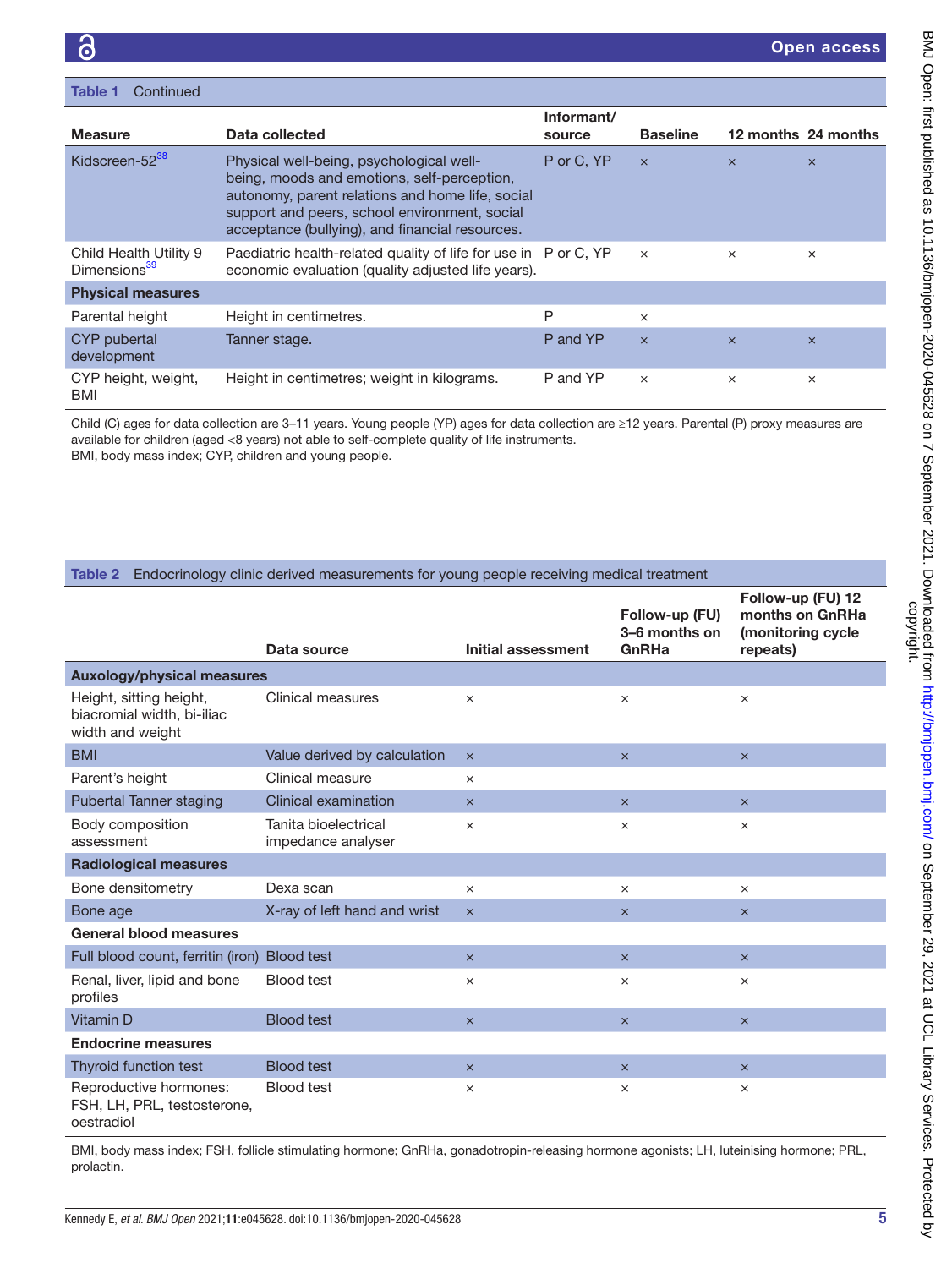Personal data provided by potential participants during the recruitment phase, prior to assessments, will be held in a password-protected database on an encrypted NHS server at the Tavistock and Portman NHS Foundation Trust, accessible solely to the chief investigator and immediate research team. Pseudonyms, in the form of participant ID numbers, will be assigned to participants once they have agreed to complete the baseline measures. Participant ID numbers will be held in a passwordprotected database on an encrypted NHS server at the Tavistock and Portman NHS Foundation Trust.

### Sample size

It is estimated that 638 participants will be recruited over an 18-month period assuming a recruitment rate of 70% of all eligible referrals of CYP to the GIDS. Allowing for 20% attrition, the final sample size with complete follow-up data is expected to be 510 participants. Assuming the proportion of CYP with gender dysphoria to be 40%, a sample size of 510 (number of GD events=204) will allow us to estimate 20 regression coefficients with adequate precision using a logistic regression model, based on prespecified explanatory variables.<sup>23</sup> This sample size is more than sufficient to investigate the association between these explanatory variables and other continuous clinical outcomes using a linear regression model.<sup>24</sup> For the analysis of the binary gender dysphoria outcome, if we are unable to obtain complete follow-up data from 510 participants, we will limit the number of explanatory variables that will be included in the multivariable regression model. This decision will be based on the clinical importance/relevance of the variables, and this will be prespecified in the statistical analysis plan.

During baseline recruitment, as our initial target of recruiting 70% of incoming referrals of CYP aged ≤13 years was not being achieved, our recruitment strategy was reviewed, and the decision was made to also recruit families on the existing GIDS waitlist and to increase the eligibility criteria to those aged ≤14 years when their referral to the GIDS was accepted. The families of all CYP who meet the eligibility criteria will be invited to participate in the study.

### Analysis plan

Data will be analysed in STATA by the statistical team at UCL PRIMENT's Clinical Trials Unit. Pseudonymised datasets will be sent to the team via University College London's (UCL) General Data Protection Regulation (GDPR) compliant Data Safe Haven file transfer portal. Participant characteristics at baseline and outcomes will be presented using mean (SD), median (IQR) or frequencies (proportion), as appropriate. Characteristics and outcomes of participants who drop out of the study will be described and compared descriptively to those with complete follow-up data in order to establish whether there are differences between these participants or factors that may have motivated them to leave the study.

A logistic regression model will be used to explore associations between the prespecified explanatory variables and the binary gender dysphoria outcome. Linear regression models will be used for the continuous clinical outcomes. Appropriate regression models will be used to investigate explanatory variables for other outcomes. Models that account for repeated measurement data will be used where appropriate, including time period as an additional covariate. Model assumptions regarding linear relationships and normality for continuous variables will be investigated. Any violation of these assumptions will be handled using appropriate statistical methods. Exploratory subgroup analyses will be carried out for prepubertal children and CYP with autistic traits using descriptive statistics and appropriate regression models, where possible. Physical health, well-being and quality of life outcomes over time will be compared descriptively between those in receipt of hormone blockers (GnRHa) and those of a similar age/ pubertal stage who progress through puberty without such intervention. Physical health data routinely collected by the endocrine service (see [table](#page-4-0) 2) will be reported descriptively.

Resource use will be collected using the child and adolescent services use schedule (CA-SUS), which has been specifically adapted for this study. The CA-SUS collects information about service use in the past 6 months regarding heath care resource use, including: GIDS, private, primary and secondary care, mental health, school attendance, educational support, voluntary services and medication. Reponses to the CA-SUS will be costed using the Personal Social Services Resource Unit,<sup>[25](#page-7-18)</sup> NHS reference costs,<sup>26</sup> British National Formu- $lary<sup>27</sup>$  $lary<sup>27</sup>$  $lary<sup>27</sup>$  and other published sources. Descriptive statistics for resource use and cost (numbers, percentages, means and SD per CYP) will be reported by CYP in active contact with the service versus those who are not. Further subgroup analyses will explore resource use and cost by medical treatment, social transition, co-occurring autistic traits and prepubertal children. Key predictors of costs will be investigated by including prespecified explanatory variables and 'active contact with GIDS' in appropriate general linear models (GLMs). The most appropriate GLM will be chosen using the Akaike information criteria. This will allow additional cost or cost-savings associated with active GIDS contact to be estimated. Similar models will also be used to investigate whether active contact with GIDS is related to improvements in quality of life. This will be based on quality-adjusted life years calculated using the CHU9D, the relevant tariff and the area under the curve.

Bias in relation to missing data will be investigated. If required, logistic regression will be used to identify predictors of missingness, and these predictors will be included in the analysis models as part of secondary analyses. Multiple imputation may be used to impute the missing values of the explanatory variables, if appropriate.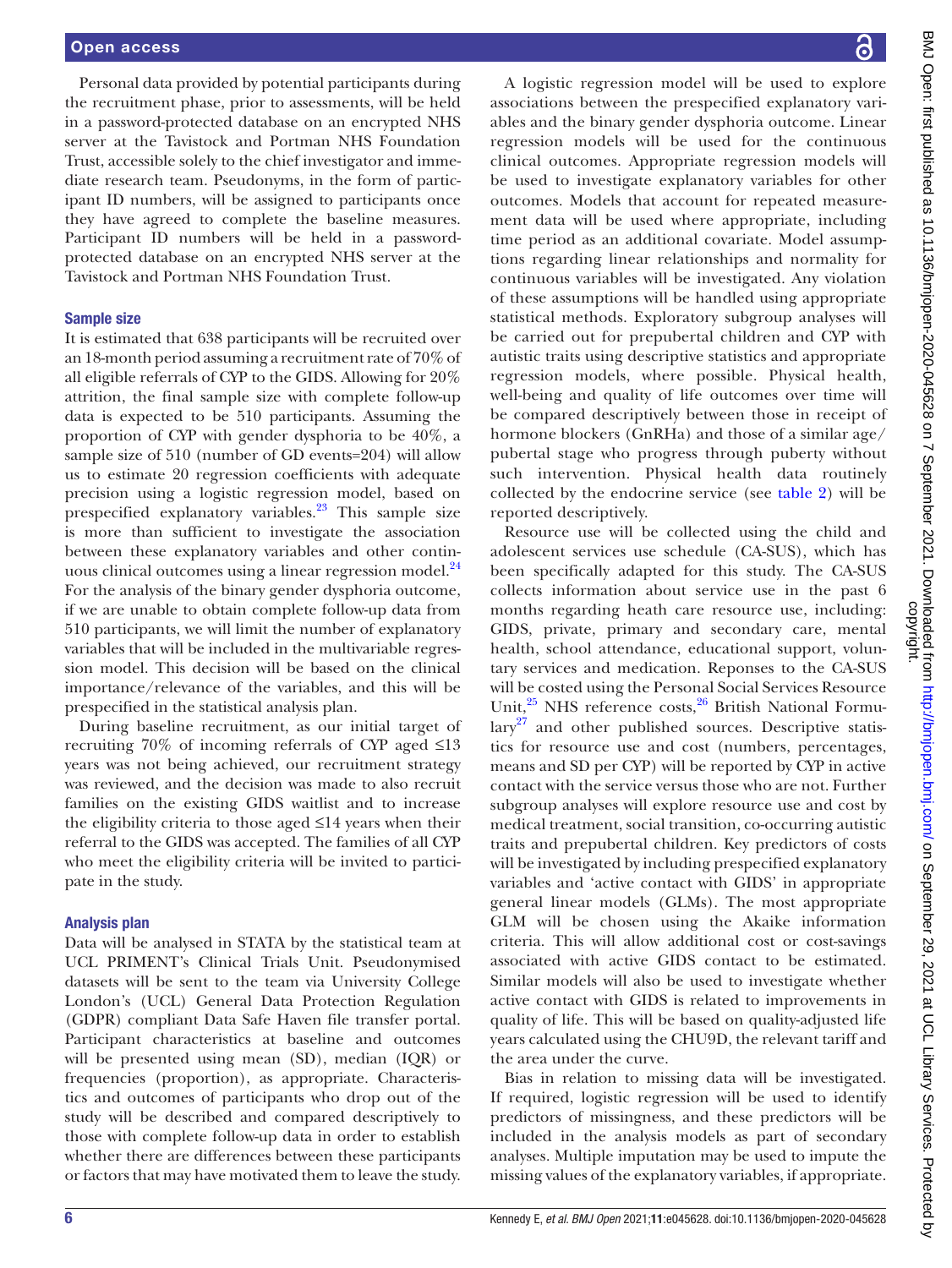# Data storage

All data will be held in a password-protected database on an encrypted NHS server at the Tavistock and Portman NHS Foundation Trust. Data processing agreements and data sharing agreements are in place between the Tavistock & Portman NHS Foundation Trust and study collaborators. Data transferred to UCL for analysis will be retained in a GDPR-compliant Data Safe Haven, which is security key and password-protected.

# Patient and public involvement

The LOGIC study was developed in collaboration with a service user coapplicant and coauthor (TW), UK GIDS users and external stakeholders. CYP and their families using the UK GIDS were consulted regarding their priorities for research at GID Service User Family Days in London and Leeds. This informed the research proposal and application for funding, which was shared and further reviewed with three parents of young people accessing the service. Throughout the study, the research team will host CYP and parent/caregiver advisory groups who will meet every 6 months to provide ongoing feedback and advice on the study. These will include families who are participating in the LOGIC study.

# ETHICS AND DISSEMINATION

This study has been approved by the Health Research Authority and London – Hampstead Research Ethics Committee (Reference: 19/LO/0857). The study findings will be published in peer-reviewed journals and presented at both conferences and stakeholder events. No identifiable data will feature in the dissemination of results. It is hoped that the findings will be used to inform clinical practice in the NHS and elsewhere.

### Author affiliations

<sup>1</sup> Research & Development Unit, Tavistock and Portman NHS Foundation Trust, London, UK

- <sup>2</sup>Research Department of Clinical Educational and Health Psychology, University College London, London, UK
- <sup>3</sup>Children, Young Adults and Families Directorate, Tavistock and Portman NHS Foundation Trust, London, UK
- 4 Gender Identity Development Service, Tavistock and Portman NHS Foundation Trust, London, UK
- <sup>5</sup>Department of Statistical Science, University College London, London, UK
- <sup>6</sup>Research Department of Primary Care and Population Health, University College London, London, UK
- <sup>7</sup> Division of Psychiatry, Faculty of Brain Sciences, University College London, London, UK
- <sup>8</sup>Department of Paediatric and Adolescent Endocrinology, University College London Hospitals NHS Foundation Trust, London, UK
- <sup>9</sup> Autism Research Centre, Department of Psychiatry, University of Cambridge, Cambridge, UK
- <sup>10</sup>Institute of Population Health Sciences, University of Liverpool, Liverpool, UK

Contributors EK, PC, RO, RH, TW, RS, GB, SB-C, BY and MK contributed to the conception and design of the protocol. EK is the chief investigator of theLongitudinal Outcomes of Gender Identity in Children study. EK, LS, CL, HS and VR drafted the manuscript. RO and VV provided expertise on statistical analysis. RH provided expertise on health economic analysis. All authors drafted or critically revised the protocol and approved the final version of the manuscript.

Funding This work was supported by the National Institute for Health Research (NIHR), Health Services and Delivery Research grant number 17/51/19.

Disclaimer The views expressed are those of the authors and not necessarily those of the NIHR or the Department of Health and Social Care.

Competing interests None declared.

Patient and public involvement Patients and/or the public were involved in the design, or conduct, or reporting, or dissemination plans of this research. Refer to the Methods section for further details.

Patient consent for publication Not required.

Provenance and peer review Not commissioned; externally peer reviewed.

Open access This is an open access article distributed in accordance with the Creative Commons Attribution 4.0 Unported (CC BY 4.0) license, which permits others to copy, redistribute, remix, transform and build upon this work for any purpose, provided the original work is properly cited, a link to the licence is given, and indication of whether changes were made. See: [https://creativecommons.org/](https://creativecommons.org/licenses/by/4.0/) [licenses/by/4.0/](https://creativecommons.org/licenses/by/4.0/).

### ORCID iDs

Eilis Kennedy<http://orcid.org/0000-0002-4162-4974> Veronica Ranieri <http://orcid.org/0000-0003-0528-8640>

# REFERENCES

- <span id="page-6-0"></span>1 Chen M, Fuqua J, Eugster EA. Characteristics of referrals for gender dysphoria over a 13-year period. *[Journal of Adolescent Health](http://dx.doi.org/10.1016/j.jadohealth.2015.11.010)* 2016;58:369–71.
- 2 Kaltiala R, Bergman H, Carmichael P, *et al*. Time trends in referrals to child and adolescent gender identity services: a study in four Nordic countries and in the UK. *[Nord J Psychiatry](http://dx.doi.org/10.1080/08039488.2019.1667429)* 2020;74:40–4.
- <span id="page-6-1"></span>3 Referrals to GIDS, 2015-16 to 2019-20 [Internet]. [cited 2020 Jun 29]. Available: <https://gids.nhs.uk/number-referrals>
- <span id="page-6-2"></span>4 Aitken M, Steensma TD, Blanchard R, *et al*. Evidence for an altered sex ratio in clinic-referred adolescents with gender dysphoria. *[J Sex](http://dx.doi.org/10.1111/jsm.12817)  [Med](http://dx.doi.org/10.1111/jsm.12817)* 2015;12:756–63.
- 5 de Graaf NM, Giovanardi G, Zitz C, *et al*. Sex ratio in children and adolescents referred to the gender identity development service in the UK (2009-2016). *[Arch Sex Behav](http://dx.doi.org/10.1007/s10508-018-1204-9)* 2018;47:1301–4.
- <span id="page-6-3"></span>6 Butler G, De Graaf N, Wren B, *et al*. Assessment and support of children and adolescents with gender dysphoria. *[Arch Dis Child](http://dx.doi.org/10.1136/archdischild-2018-314992)* 2018;103:archdischild-2018-314992 [http://adc.bmj.com/lookup/doi/](http://adc.bmj.com/lookup/doi/10.1136/archdischild-2018-314992) [10.1136/archdischild-2018-314992](http://adc.bmj.com/lookup/doi/10.1136/archdischild-2018-314992)
- <span id="page-6-9"></span>7 Twist J, de Graaf NM. Gender diversity and non-binary presentations in young people attending the United Kingdom's national gender identity development service. *[Clin Child Psychol Psychiatry](http://dx.doi.org/10.1177/1359104518804311)* 2019;24:277–90.
- <span id="page-6-4"></span>8 de Vries ALC, Doreleijers TAH, Steensma TD, *et al*. Psychiatric comorbidity in gender dysphoric adolescents. *[J Child Psychol](http://dx.doi.org/10.1111/j.1469-7610.2011.02426.x)  [Psychiatry](http://dx.doi.org/10.1111/j.1469-7610.2011.02426.x)* 2011;52:1195–202.
- 9 Holt V, Skagerberg E, Dunsford M. Young people with features of gender dysphoria: demographics and associated difficulties. *[Clin](http://dx.doi.org/10.1177/1359104514558431)  [Child Psychol Psychiatry](http://dx.doi.org/10.1177/1359104514558431)* 2016;21:108–18.
- <span id="page-6-5"></span>10 Spack NP, Edwards-Leeper L, Feldman HA, *et al*. Children and adolescents with gender identity disorder referred to a pediatric medical center. *[Pediatrics](http://dx.doi.org/10.1542/peds.2011-0907)* 2012;129:418–25.
- 11 Skagerberg E, Parkinson R, Carmichael P. Self-Harming thoughts and behaviors in a group of children and adolescents with gender dysphoria. *[Int J Transgend](http://dx.doi.org/10.1080/15532739.2013.817321)* 2013;14:86–92.
- 12 Olson J, Schrager SM, Belzer M, *et al*. Baseline physiologic and psychosocial characteristics of transgender youth seeking care for gender dysphoria. *[J Adolesc Health](http://dx.doi.org/10.1016/j.jadohealth.2015.04.027)* 2015;57:374–80.
- <span id="page-6-6"></span>13 de Vries ALC, Noens ILJ, Cohen-Kettenis PT, *et al*. Autism spectrum disorders in gender dysphoric children and adolescents. *[J Autism](http://dx.doi.org/10.1007/s10803-010-0935-9)  [Dev Disord](http://dx.doi.org/10.1007/s10803-010-0935-9)* 2010;40:930–6.
- 14 Skagerberg E, Di Ceglie D, Carmichael P. Brief report: autistic features in children and adolescents with gender dysphoria. *[J Autism](http://dx.doi.org/10.1007/s10803-015-2413-x)  [Dev Disord](http://dx.doi.org/10.1007/s10803-015-2413-x)* 2015;45:2628–32.
- <span id="page-6-7"></span>15 Steensma TD, Cohen-Kettenis PT. Gender transitioning before puberty? *[Arch Sex Behav](http://dx.doi.org/10.1007/s10508-011-9752-2)* 2011;40:649–50.
- <span id="page-6-8"></span>16 Durwood L, McLaughlin KA, Olson KR. Mental health and Self-Worth in socially Transitioned transgender youth. *[J Am Acad Child Adolesc](http://dx.doi.org/10.1016/j.jaac.2016.10.016)  [Psychiatry](http://dx.doi.org/10.1016/j.jaac.2016.10.016)* 2017;56:116–23.
- 17 Olson KR, Durwood L, DeMeules M, *et al*. Mental health of transgender children who are supported in their identities. *[Pediatrics](http://dx.doi.org/10.1542/peds.2015-3223)* 2016;137:e20153223 [https://pediatrics.aappublications.org/content/](https://pediatrics.aappublications.org/content/137/3/e20153223) [137/3/e20153223](https://pediatrics.aappublications.org/content/137/3/e20153223)